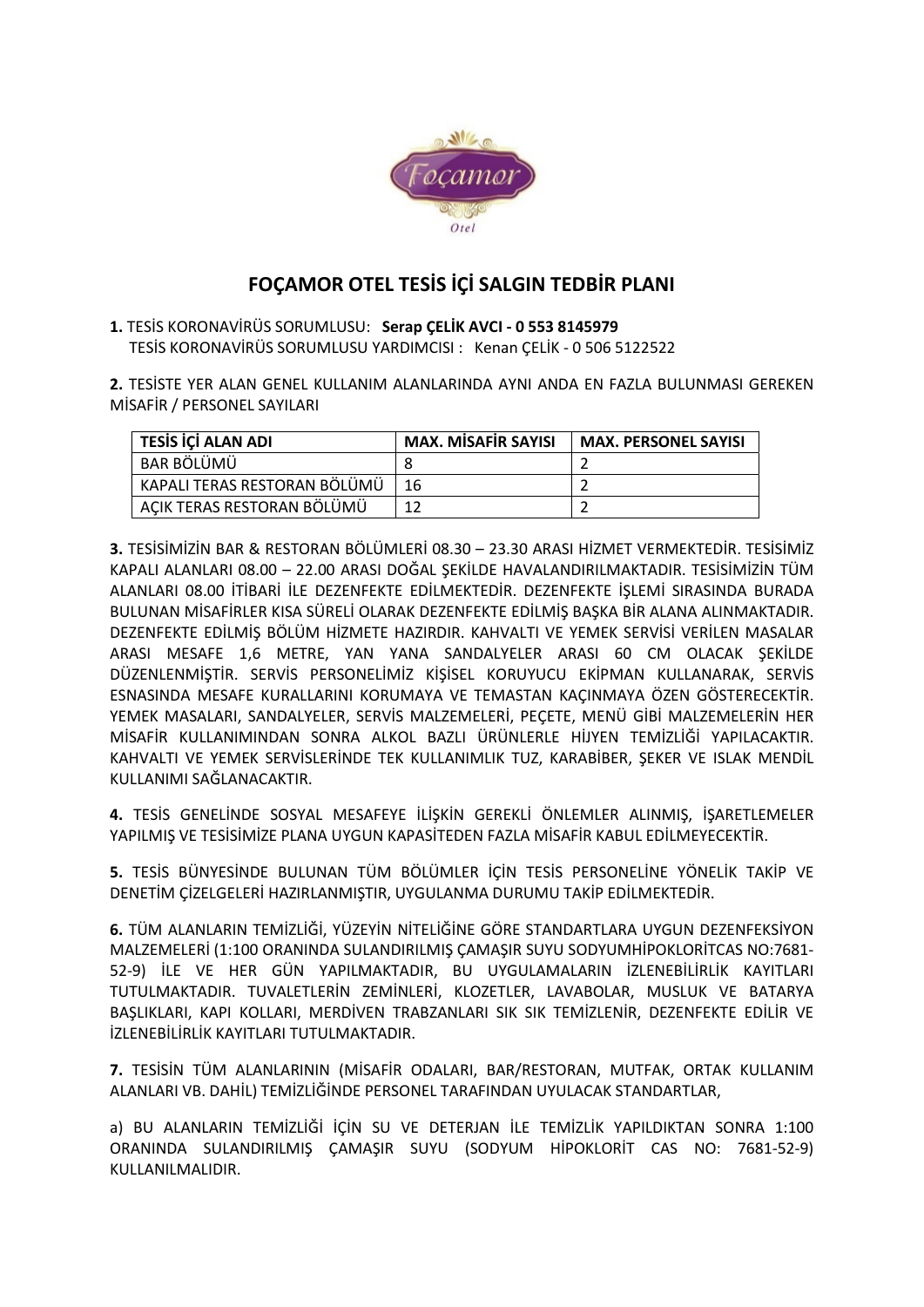b) TESİS PERSONELİ TIBBİ MASKE TAKMALIDIR. MASKENİN BURUN, AĞIZ VE ÇENEYİ DE KAPATACAK ŞEKİLDE TAKILMASI, DIŞ YÜZEYİNE DOKUNULMAMASI, DOKUNULUR İSE ALKOL İÇERİKLİ EL ANTİSEPTİKLERİ İLE EL HİJYENİ SAĞLANMASI GEREKMEKTEDİR. MASKE ÖN YÜZÜNE DOKUNULMADAN YANLARDA YER ALAN LASTİKLERİNDEN, BAĞCIKLI İSE BAĞCIKLARINDAN TUTULARAK ÇIKARTILMALI VE EL HİJYENİ SAĞLANMALIDIR.

c) EL TEMİZLİĞİNE DİKKAT EDİLMELİDİR. ELLER SIKLIKLA EN AZ 20 SANİYE BOYUNCA SABUN VE SUYLA YIKANMALI, SABUN VE SUYUN OLMADIĞI DURUMLARDA ALKOL BAZLI EL ANTİSEPTİKLERİ KULLANILMALIDIR.

d) HERHANGİ BİR VİRAL SOLUNUM YOLU ENFEKSİYONU GEÇİRMEKTE OLAN KİŞİNİN ÖKSÜRME VEYA HAPŞIRMA SIRASINDA BURUN VE AĞZINI TEK KULLANIMLIK KÂĞIT MENDİL İLE ÖRTMESİ, KÂĞIT MENDİLİN BULUNMADIĞI DURUMLARDA İSE DİRSEK İÇİNİ KULLANMASI, MÜMKÜNSE KALABALIK YERLERE GİRMEMESİ, EĞER GİRMEK ZORUNDA KALINIYORSA AĞIZ VE BURNUNU KAPATMASI, MÜMKÜNSE CERRAHİ (TIBBİ) MASKE KULLANMASI ZORUNLUDUR.

e) ODALAR VE DİĞER KAPALI ALANLARDAKİ CAMLAR GÜNLÜK RUTİN TEMİZLİK ESNASINDA AÇIK OLMALI VE TEMİZLİK ESNASINDA EN AZ 1 SAAT HAVALANDIRILMAKTADIR. ODA TEMİZLİĞİNİ YAPACAK KİŞİNİN ELLERİNİ YIKADIKTAN SONRA ELDİVEN GİYMESİ VE TEMİZLİĞİ ELDİVENLİ ELLERLE YAPMASI GEREKLİDİR. HER ODA TEMİZLİĞİNDEN SONRA ELDİVEN ÇIKARTILMALI ELLER UYGUN ŞEKİLDE YIKANMALI VE BİR SONRA ODA TEMİZLİĞİNDEN ÖNCE YENİ ELDİVEN GİYİLMELİDİR.

f) MİSAFİRİN KULLANDIĞI TEKSTİL (NEVRESİM, ÇARŞAF, HAVLU VB.) ÜRÜNLERİ KATLANARAK BOHÇALANMALI, BU İŞLEM SIRASINDA TOZ VE PARTİKÜL OLUŞUMUNA İZİN VERMEYECEK (ÇIRPMA VE SİLKELEME YAPILMAMALIDIR) ŞEKİLDE TOPLANMAKTA VE ÇARŞAF VE HAVLU GİBİ TEKSTİL ÜRÜNLERİ 60OC'DE DETERJAN İLE ÇAMAŞIR MAKİNESİNDE YIKANMAKTADIR.

g) SALGIN SÜRESİNCE TESİSÇE BELİRLENEN KORONOVİRÜS SORUMLUSU TARAFINDAN KONTROLLER SÜREKLİ SAĞLANACAKTIR. SAĞLIK BAKANLIĞI, KÜLTÜR VE TURİZM BAKANLIĞI, İZMİR VALİLİĞİ İL HIFZISSIHHA KURULU KARARLARINDA YENİ GELİŞMELER OLMASI HALİNDE, GÜNCEL TEDBİRLER KORONOVİRÜS SORUMLUSU TARAFINDAN TÜM PERSONELE ANLATILACAK VE İMZA ALTINA ALINACAKTIR.

8. TESİSLERDE KONAKLAYAN MİSAFİRLERİN KONAKLAMA SÜRELERİ BİTTİKTEN SONRA ODANIN TEMİZLİĞİ/DEZENFEKTE EDİLMESİ VE HAVALANDIRILMASI, AYNI ODAYA YENİ MİSAFİRİN KABULÜNE İLİŞKİN PROSEDÜRLER;

a) MİSAFİRLER ODADAN AYRILDIKTAN SONRA, ODA EN AZ 1 SAAT DOĞAL ŞEKİLDE HAVALANDIRILMAKTADIR.

b) MİSAFİR ODASI TEMİZLİĞİ İÇİN SU VE DETERJAN İLE TEMİZLİK YAPILDIKTAN SONRA, ODA 1:100 ORANINDA SULANDIRILMIŞ DEZENFEKSİYON SIVISI (SODYUM HİPOKLORİT CAS NO: 7681-52-9) KULLANILARAK ULV CİHAZI İLE DEZENFEKTE EDİLMEKTEDİR.

c) KLİMA CİHAZLARININ STERİLİZASYONU DÜZENLİ ARALIKLARDA YAPILMAKTA OLUP, FİLTRELERİ DÜZENLİ OLARAK YIKANMAKTADIR. ODALARDA BULUNAN TELEVİZYON VE KLİMA KUMANDALARI, KAPI VE PENCERE KOLLARI İLE ÇEKMECE KULPLARI GİBİ MİSAFİRLERİN SIKLIKLA TEMAS ETTİĞİ/EDEBİLECEĞİ TÜM NOKTALAR MİSAFİR TESİSTEN AYRILDIĞINDA 7. MADDEDE BELİRTİLEN HÜKÜMLERE UYGUN OLARAK TEMİZLENMEKTEDİR.

d) MİSAFİRLERE SUNULAN ŞAMPUAN, DUŞ JELİ, SABUN, TERLİK, ÇAMAŞIR POŞETİ GİBİ ÜRÜNLER TEK KULLANIMLIKTIR. ODALARDA BULUNAN BARDAKLAR, MENÜ, KAĞIT VE KALEM GİBİ MALZEMELER 7. MADDEDE BELİRTİLEN HÜKÜMLERE UYGUN OLARAK TEMİZLENMEKTEDİR.